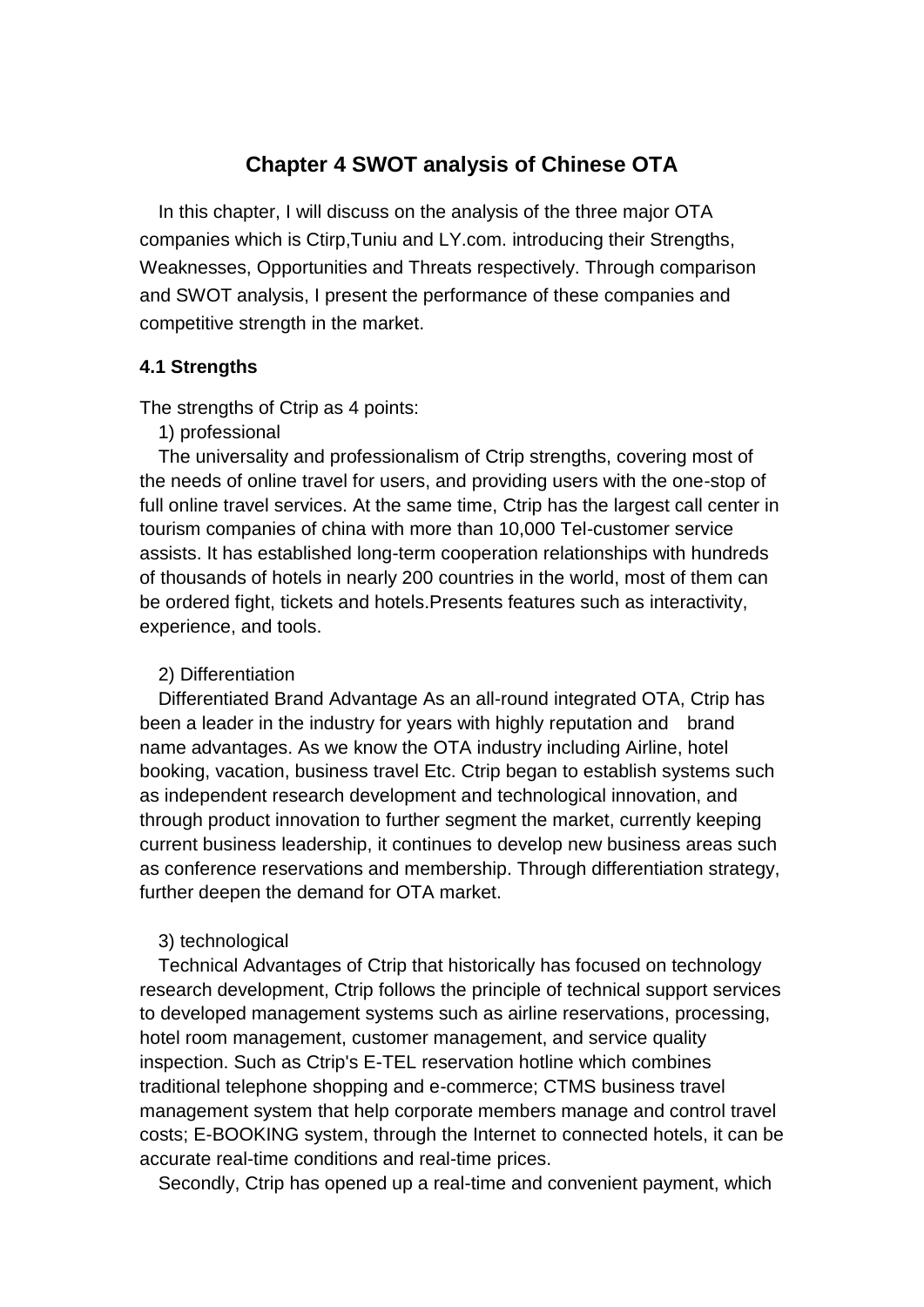has provided tremendous support for the development of its business by integrating online and offline payment channels. today, users can use China Merchants Bank to pay by cash, tell-transfer, postal remittance. They can also use a credit card to book airline tickets and hotels offline. When people booking, they only need to provide information such as name and card number. The person can sign and confirm it, without swiping the card.

### 4) Integration

Integration advantage of ctrip that attaches great importance to collaborated online, offline resources and channels, enhanced brand advantages through resource integration, establishing a cooperative relationship with Baidu. When users log in to Baidu maps, they can directly search for route to Ctrip. Thousands of member hotels' profiles, locations, routes, etc., and it can be transform booking directly. By integrating search engines and tourism information, Ctrip increase the volume of orders, and also provide comprehensive content support for Baidu's travel information, thereby it was achieved a "win-win" situation.

### The strengths of Tuniu

## 1) Capital

On 10<sup>th</sup> May, 2014, Tueniu Tourism Network officially listed on Nasdaq, with a market value of approximately US\$500 million.

On November 24, 2015, Tueniu Tourism Network and HNA Travel Group announced a strategic alliance. HNA plans to invest 500 million U.S. dollars in tourism strategy. The two sides will use their respective high-quality resources to conduct in-depth cooperation in online travel, airline business, and hotel services. Adequate capital and Hainan Airlines' resource support are the advantages of Tuniu.

### 2) Reputation and advertising

As a well-known OTA platform, Tuniu's user base is very extensive, truly necessary to enhance user stickiness. Therefore, accumulating reputation is the key to success. Tourism as a kind of mass consumption, its consumer group covers all social classes. Tuniu's brand spokesperson is Jay Chou. The theme of consumption is mainly young and middle-aged people who are used to accessing the Internet. Catering to consumer preferences looking for spokespersons that is the most effective way to attract fans.

### The strengths of LY.com

### 1) Offline consumers

In the early stage development of Ly.com was promoting 10 million of low-cost tourism consumers who through the activities of "one yuan for play attractions" and "10 yuan for weekends" to enter the sub-sectors travel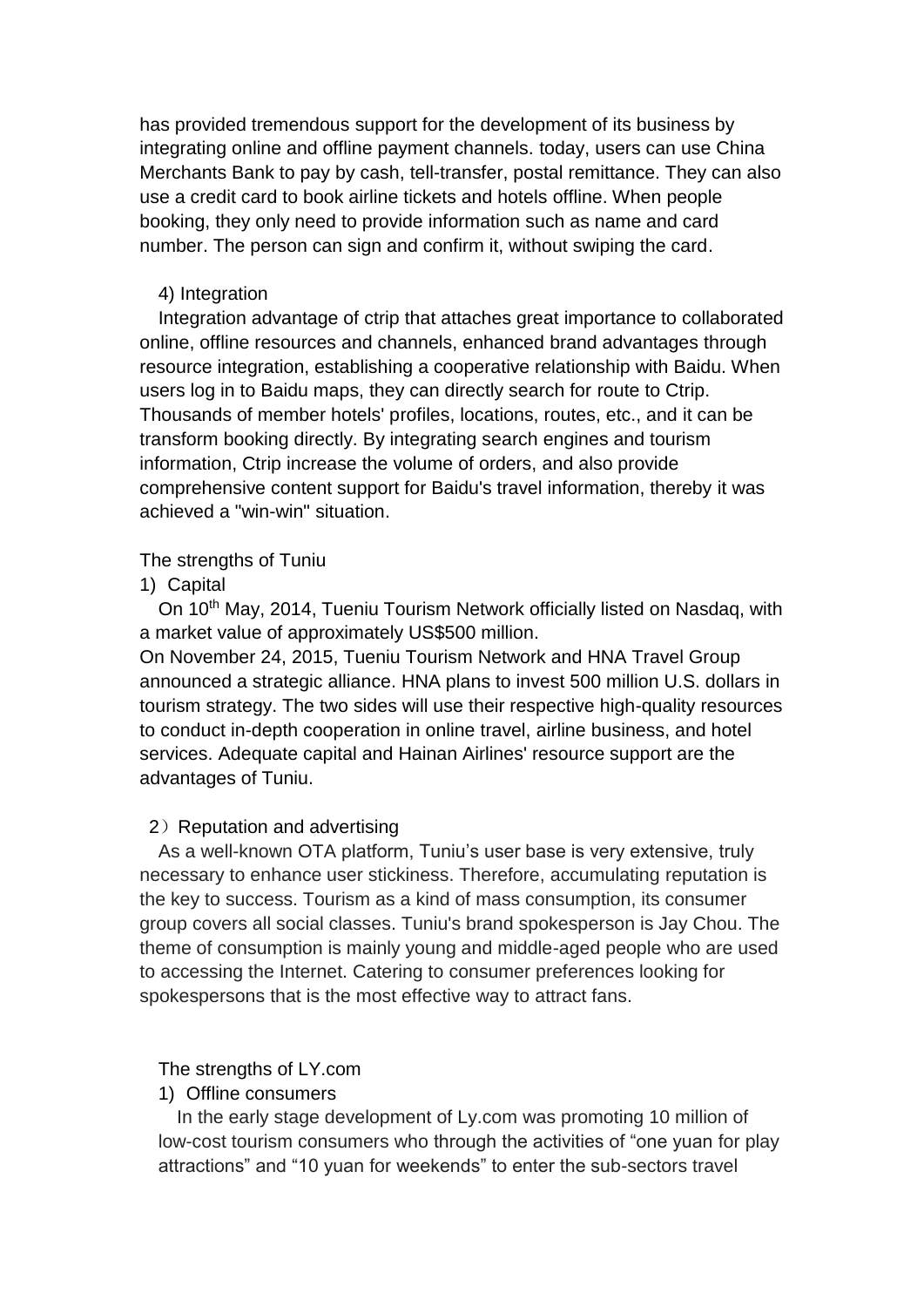markets, and now LY.com transfer those huge number of consumers to Online business with memberships.

## 2) Discounting strategy

Domestic scenic spots and hotels have ticket discounts for team tours, And individual travel is basically full price. Ly.com through the business model of discounting to cooperation of various scenic spots, the discounts set was attracted thousands of tourists, it also attracting more ordinary tourists in terms of quantity and involve More mid-to-high-end potential consumers.

## **4.2 weaknesses**

The weaknesses of Ctrip

1) Pricing disadvantage

Previous the Ctrip booking price has advantages. However, within other OTAs into the market, the entire OTA industry has become more pricing competitive. Airlines and OTA companies have established cooperative relations, and they also cooperated with Qunar.com that through the implementation of the operating model of direct sales on the Internet. The lowcost strategy has become the main means of online tourism industry competition. The emergence of the information provided support for the implementation of low-cost strategies, which is a great impact to Ctrip. In order to maintain its existing market share, Ctrip has joined the "price war" competition, implemented a series of price reduction measures. Although the market share has decreased after the price reduction, the overall profit level of Ctrip has shown a downward trend.

# 2) Highly operating cost

Standardization of operating costs of fight ticket and hotel business are the two most important businesses of Ctrip. From the time of booking to the completion of the transaction, there are very few links for human intervention. However, Ctrip had previously invested a large amount of costs, research development of "6 Sigma service process" standardization system and 20,000 employee service call center system, when demand for online booking rising, customs pursuit of transparency, price parity, and high price sensitivity, users are more concerned with the quality of service of airline tickets and hotel suppliers. In the situation, Ctrip's call center increase in the cost of human resources, it has made ctirp in a drop-in profit levels.

# The weaknesses of Tuniu

## 1) Net loss

From 2011 to 2015, Tuniu's revenue has been rising sharply, almost double every year. In 2014, the revenue was 3.5 billion RMB, which doubled to 7.6 billion RMB in 2015. Tuniu's revenue goes up, and the net profit falls and the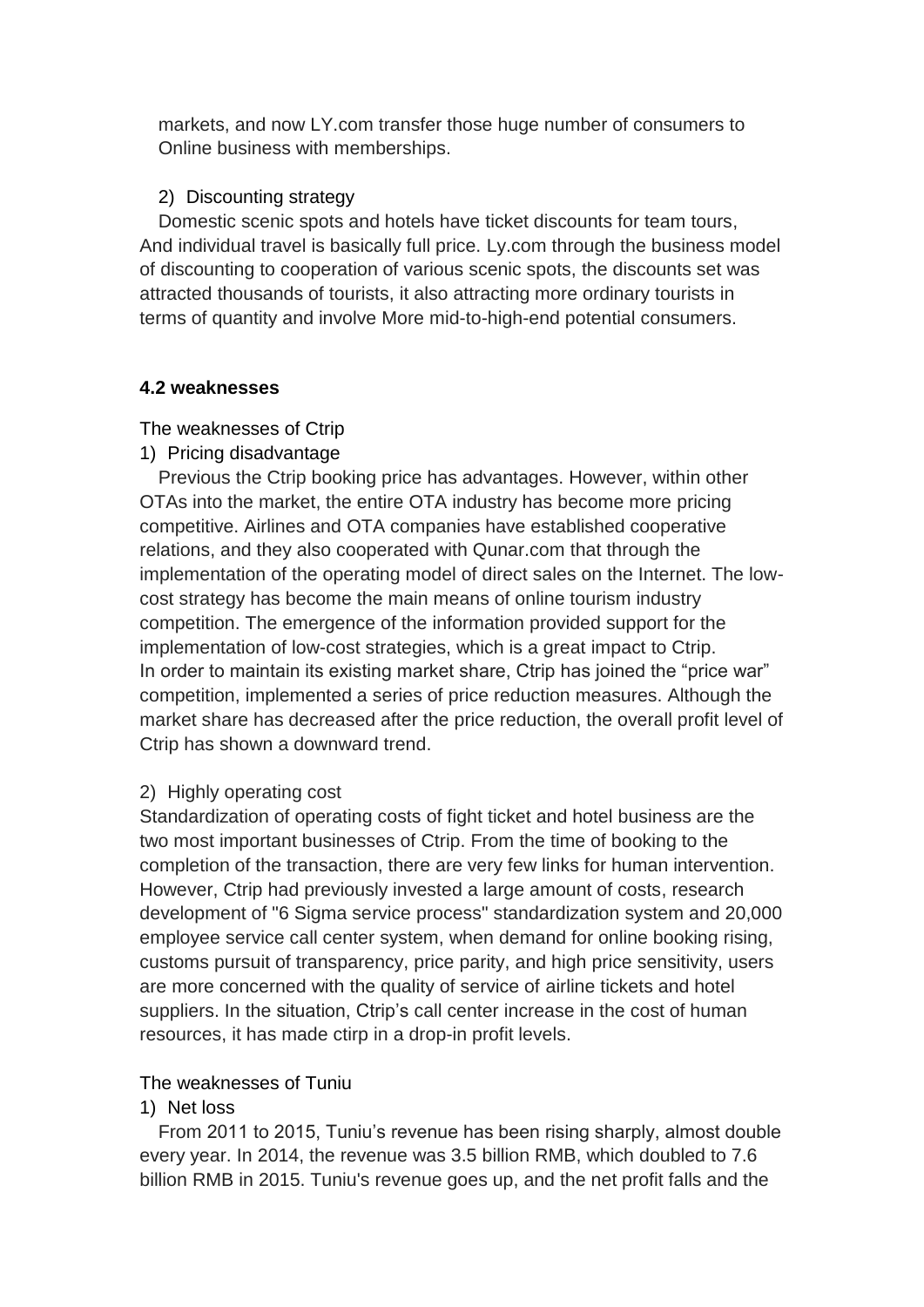revenue rises.2014-2016 Tuniu loss of RMB 500 million every year; however, until 3Q 2017 Tuniu succeed net earnings

## 2) Productivity

Tuniu's main business is package tours, it only makes profit from the price difference between suppliers and consumers. Tuniu does not have its own production line, even the vertical plates have been done great performance, but few profitable segments are true, it can't be an integrated platform like Ctrip. Also, it cannot achieve comprehensive plate profitability during that time.

## The weaknesses of LY.com

1) Technological

Ly.com was the founder of the sales traveling channel company. The company's technical team is not strong enough. When the company developing, the web system disadvantages always affect the user experience, because the web page architecture is huge, it cannot be re-made, it makes online sales volume always less than offline sales.

2) Capital

 Ly.com is the only non-listed company among the three major OTA companies. Although the sales performance has been excellent, but there still the lack of funds. In 2016, Wanda invested 6 billion yuan into Ly.com, However, due to the enhance expansion of Chinese domestic market, the capital chain has been under great pressure.LY.com still seeking the capital to balance the operating.

# **4.3 Opportunities**

# The Opportunities of Ctrip

1) internationalization

In 2017, the number of global tourists was about 11.9 billion, while Ctrip accounted for less than 5% worldwide. Under the global market, Ctrip's internationalization is in the early stages, it is growing in high gear. In 2017, including China's outbound tourism and skyscanner, international revenue contributed more than 20% of Ctrip's overall revenue. Ctrip began to enter overseas markets just a few years ago, but it has already felt the benefits of overseas sales growth. Ctrip's overseas business is mainly driven by the growing growth of overseas travel in China.

# 2) Merging

Ctrip has a large amount of capital and professional teams. In recent years, Ctrip has been more inclined to acquire other companies' businesses rather than building it themselves. The cases of skyscanner acquiring and Tongcheng ly.comg and e-long mergers to show business strategies. Having the right global strategy, sufficient capital, and excellent operations will make Ctrip ahead of the OTA industry.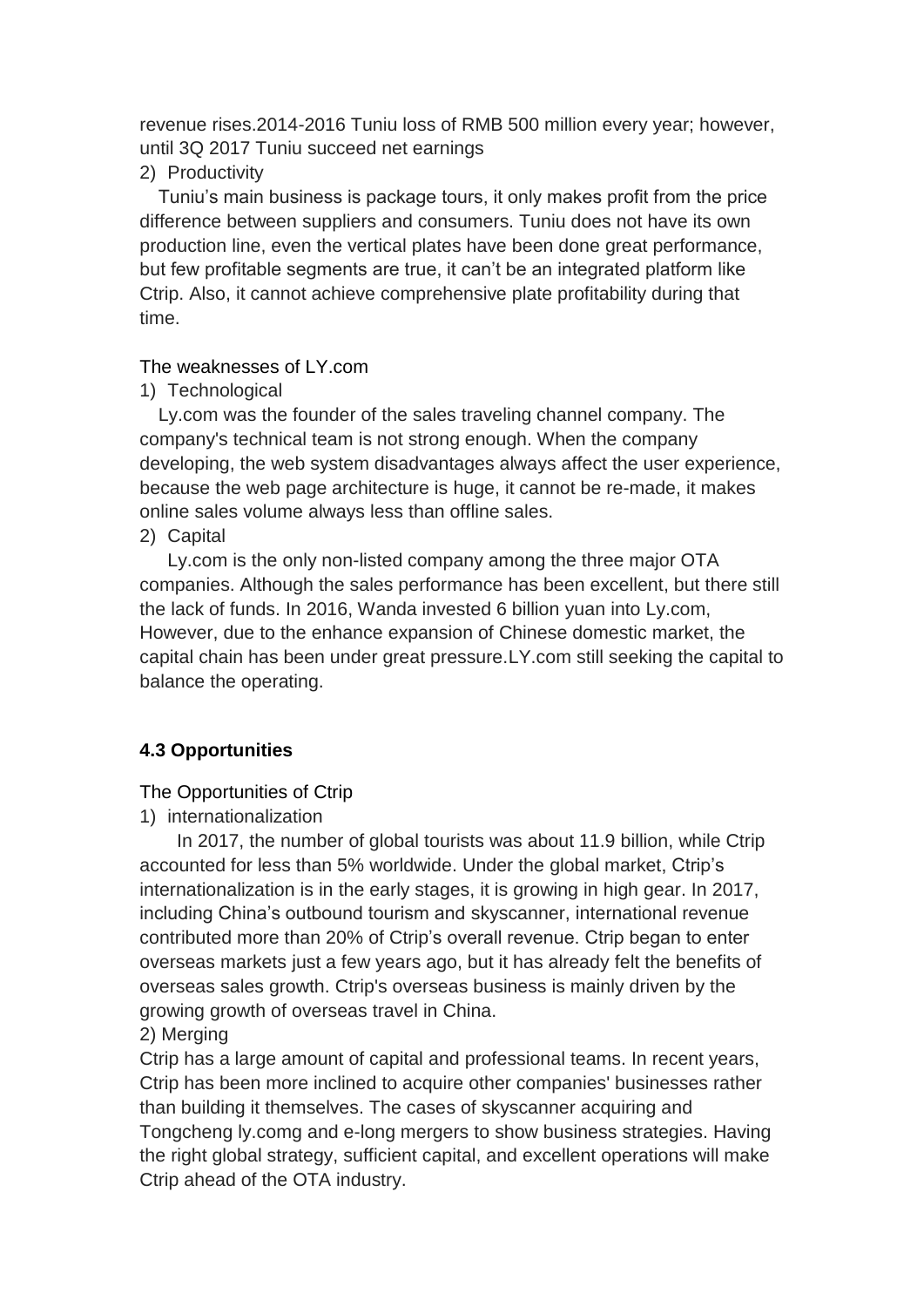## The Opportunities of Tuniu

1) Merging production line

In 2015, Tuniu also announced that it has invested in Beijing Wuzhouxing International Travel Agency Co., Ltd. Wuzhougxing Established in 1994, it is one of the leading wholesalers of packaged travel products in China. It provides outbound and domestic travel products for online and offline travel agency retailers. The company's products cover more than 100 destination countries.

Investing in wuzhouxing will help theTuniu into the upstream resources of the tourism supply chain, also it improves the direct mining capacity and provide users with more quality tourism products. The direct purchasing accounted for 25% of the total trade volume of Tuniu in2015.With its own product companies, it is a strategy for Tuniu to increase its market position by strengthening the specialization of package tours, lowering purchase prices and improving services.

### 2) charter flight

In 2016, Tuniu order charter flight business to solve the pain points of marketing. The charter flight platform integrates various types of resources such as charter flights, cuts and inventory, and partners can better serve the users through multiple channels, packages tours. the way cattle speed up the layout in the fighting. Online cooperation includes Air China, Capital Airlines, China Eastern Airlines, Fuzhou Airlines, Beibu Gulf Airlines, Hainan Airlines, Xiang Peng Airlines, Jiuyuan Airlines, and Hong Kong Airlines. Tueniu build advantage of tourism products based on the fight pricing advantage of charter flights. In addition, Tuniu also able to sell remaining chartered planes tickets by OTA, it makes significant increase in sales of Tuniu.

### The Opportunities of LY.com

## 1) IPO

Ly.com has served more than 200 million person-times in 2017, and the combined transaction volume has exceeded 100 billion RMB. It has achieved a large-scale profit of more than RMB 500 million annually. After Ctrip and Yuniu IPO in US successively, it is final IPO timing for OTA industry. LY needs capital register that makes LY more competitive. however, LY's employees also need to be listed to encourage themselves and shareholders to obtain returns.

## 2) Insurance business

In Chinese tourism industry, LY occupies a large number of low-end customer groups, Older people account for most of them. Senior citizens travel needs higher security, Seniors travel insurance spending maintains 95% purchase rate. In fact, the profit rate of travel insurance actually higher than profit rate of tourism products. LY.com should highly cooperate with insurance companies to customize travel-related insurance products, with a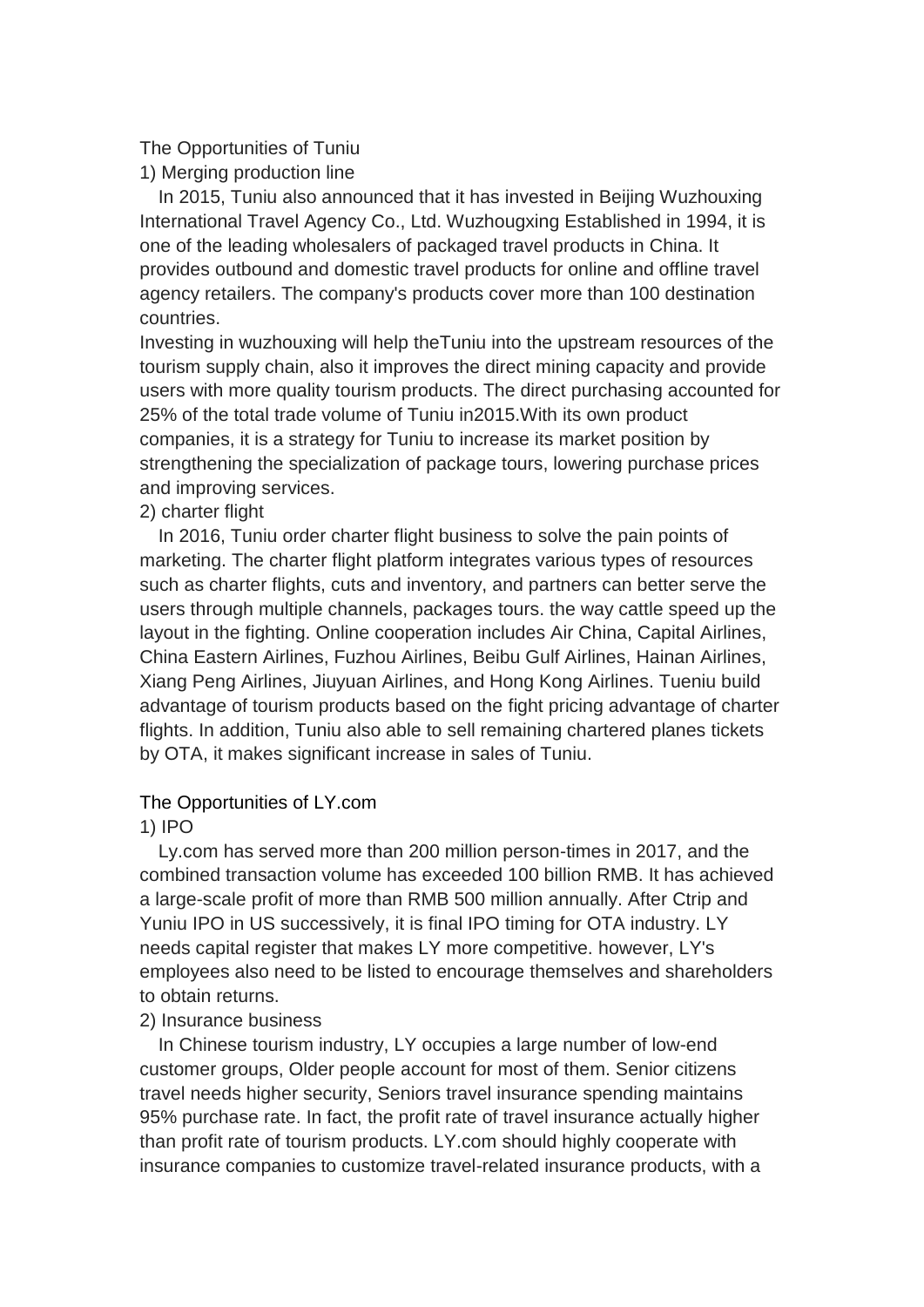higher payout rate and more favorable prices, then more customers and senior citizens would like to purchase travel insurance and achieve new growth points of company.

## **4.4 Threats**

The Threats of Ctrip

### 1) price war

For obtaining the customer sources, OTAs respond to market competition and "price wars" will goes on. From the beginning of the promotion and discounts, then directly into own money refunds, discount, coupons…LY.com even launched 1-yuan tickets, OTA turned the allowance form several million yuan to several tens of millions, and it has directly become several hundred million yuan. Since 2015, the marketing price of several hundred million yuan in price warfare has become a "basic fund", and Ctrip's wealthy CCP has invested more than one billion yuan in "price wars" in one year. Donkey mom continued to fund "transfusions" and chanted. Several hundred million yuan were used for "price wars."

Ctrip lost a lot of customers in the price war, also losing profits to do allowance for it. However, low-price competition has reduced the quality of products in the market,Sometimes the pricing had been chaotic, many OTA companies will lose income in the vicious competition environment. Ctrip lost more than others, and the price war did not promote the tourism market much in goods. Ctrip never wants to see the tourism industry going to be this way.

### 2) Innovation

Ctrip has many platform boards, complete OTA systems and leading annual sales volume in China; Its department have entered a mature period, Unsuccessful departments have been gradually disbanded. In the OTA industry, if new companies, new businesses, and new business models enter the market, Ctrip will follow or take over acquisitions, and invest heavily in the layout to ensure the integrity the business, but it will also result in more attempts or failures, although Ctrip's structure is large, it needs to be considering about the risk, even inside ctrip that is no innovation, because departments of Ctrip have been stable.

### The Threats of Tuniu

### 1) resource monopoly

In recent years, Ctrip's acquisition of oversea companies has caused the important resources, including in-depth cooperation between airlines and Ctrip and Elong. Travel companies rely more on resources and resources to control the market. TUV's capital is not the strongest among OTAs. However, if many